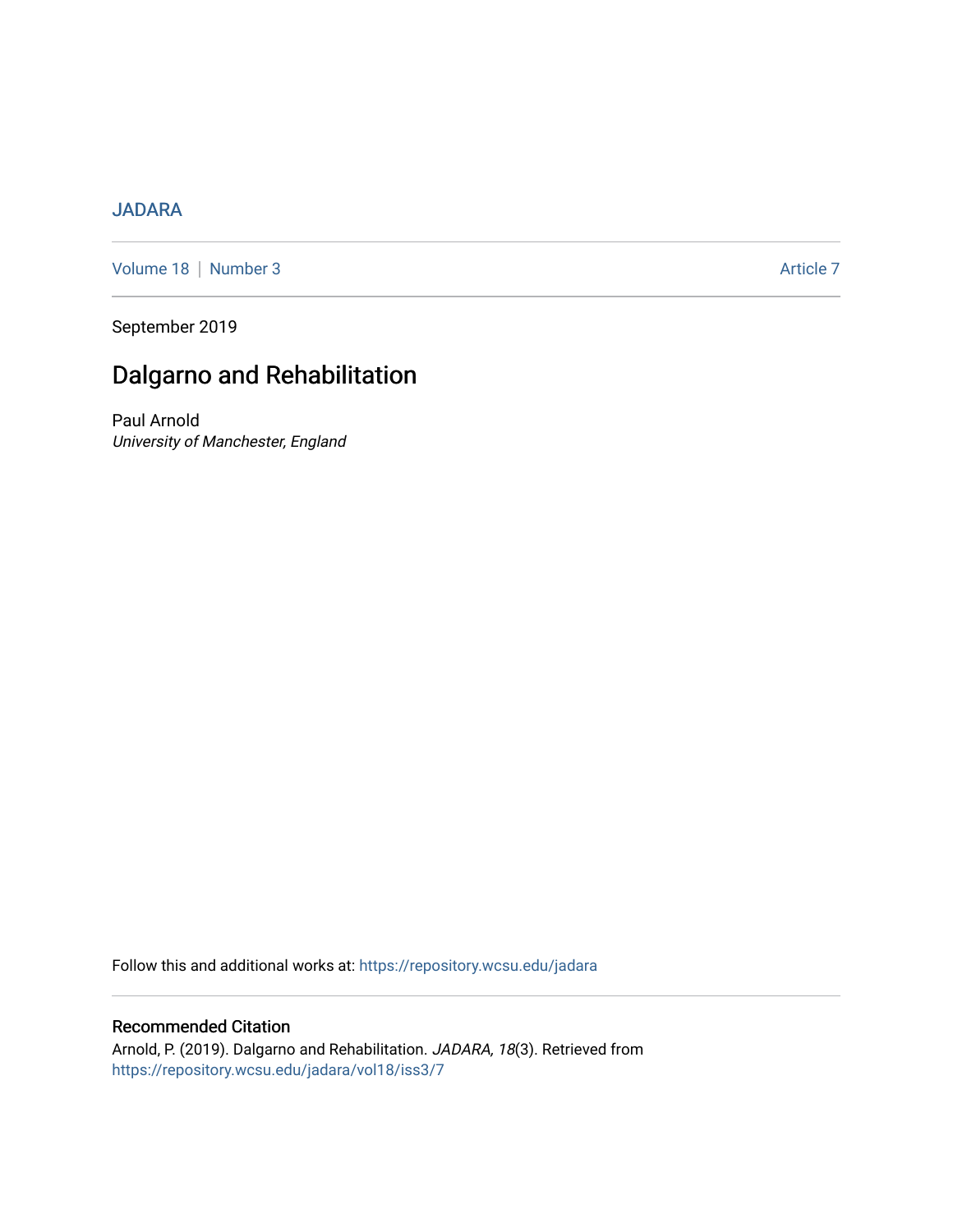# DALGARNO AND REHABILITATION

### Paul Arnold, Ph.D. University of Manchester Manchester, England

Over 300 years ago, George Dalgarno wrote "The Deaf and Dumb Man's Tutor" (1680). His paper is well known and widely recognized as an important contribution in the history of re habilitation. I hope to show that his ideas are still important today and that he outlined impor tant principles which could be further deve loped and used in rehabilitation today.

Dalgarno's 17th Century was the last century to be unclouded by the controversies about edu cational methods, which have so dominated later ones including our own.

In Dalgarno's time, of course, there were no schools for hearing impaired children, but a few deaf and partially hearing children were taught at home by private tutors. Several outstanding contemporaries of Dalgarno were fascinated, as he was, by the problems of educating these children, including John Bulwer, John Wallis, and William Holder (Porter, 1848; Pritchard, 1963).

The following century was to see the first opening of schools for the deaf by de L'Epee in 1760 and Samuel Heinicke in Prussia in 1778 (Pritchard, 1963). This great development was accompanied by the beginnings of the contro versy between L'Epee's use of manual 'methadological (sic) signs' and Heinicke's pure oralism. The next century saw profound de velopments in deaf education. The number of deaf children increased considerably and methods were refined in later decades of the 19th Century. This time the oral view was pre sented by Alexander Graham Bell and that of the rival combined method, or total communi cation as we would call it now, by Edward Miner Gallaudet. Our own century has also been a controversial one.

Back in the 17th Century, Dalgarno ap proached many of the persistent problems with a directness and clarity, which makes his works of value even today.

I have selected several ideas from Dalgarno's paper to consider their relevance for us. Dalgarno discussed the nature of the human senses and their contribution in deafness; the difference between speech and writing; the need for robust methods of education; dili gence; the role of grammar in teaching the deaf; and the importance of verbs of action.

#### THE HUMAN SENSES AND DEAFNESS

Dalgarno compares the predicament of the deaf and the blind, and in this context com ments on the nature of the human senses. It is clear that he saw the senses as active and not passive systems; all of them were "intelligencers of the soul, less or more." He distinguishes between the various senses and writes that they "have their distinct limits and proper objects assigned to them by nature." He saw hearing and seeing as superior to tasting and smelling, which are "more gross and material", with touching in an intermediate state between these two groups. His views on the active nature of the senses have perhaps more in common with modem psychologists such as Schachtel (1963) and Gibson (1966).

The material from the senses has to be inter preted and Dalgarno saw what he calls the "ra tional soul", perhaps corresponding to con sciousness, as interpreting signs which he says are essentially arbitrary. For Dalgarno, "In terpretation then, in its largest sense, is an act of cognitive power, expressing the inward mo tions, by outward and sensible signs". This idea led him to the notion of a sensory equivalence of the eye and the ear. He writes, "the eye and ear seem to act out of their own sphere, and to exchange their stations and powers; for the blind man learns to write by the ear, and the deaf man speak by the eye". The eye, then, can potentially take over the task of the ear. This perspective requires research along the lines reviewed by Friedes (1974) on human in formation processing and sensory modality. Its perspective is also similar to the analysis of vision and audition made by Tervoort (1971).

Dalgarno also sees differences between the eye and the ear. The ear, he tells us, "does more work in less time" than the eye. However the deaf man's eye can make up this deficit, it

1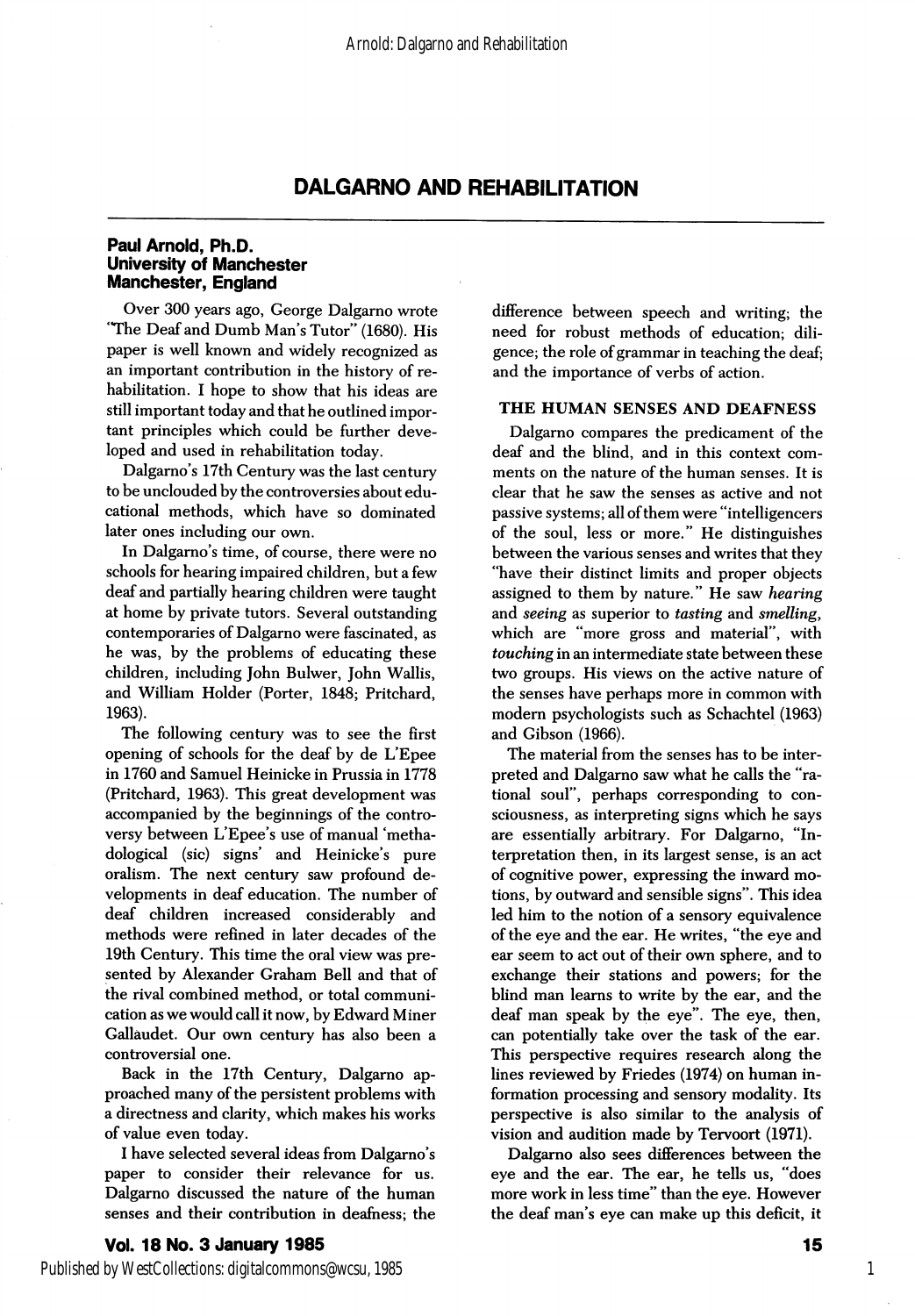can be "remedied by skill and care". Finally "the deaf man has this great advantage above the blind . . . he is able to write down his notions and to reflect on them as he will".

# DIFFERENCE BETWEEN SPEAKING AND WRITING

It is difficult to teach deaf children to speak and to write. This has obscured the fact that writing syntactically correct English is more dif ficult than speaking with the correct syntax. Dalgarno emphasizes both the similarities be tween speaking and writing and their differ ences. "Speaking", he wrote, "being before writing, has more of nature and less of art in it". This insight has been ignored in the deaf world until recently, at least explicitly. Vygotsky (1934) wrote:

The changing motives of the conver sationalists determine at every moment the turn oral speech will take. It does not have to be consciously directed - the dynamic situation takes care of that. The motives for writing are more abstract, more intellectualized, further removed from immediate needs. In written speech, we are obliged to create the situation, to represent it to ourselves. This demands detachment from the actual situation.

Recently, Arnold, Crossley and Exley (1982) have shown that deaf children have difficulty in writing syntactically correct sentences that they can say correctly.

His hint and recent research reemphasizes the importance of bringing together the spoken and the written form, in the deaf child's produc tion and reception of language.

## THE NEED FOR ROBUST METHODS TO TEACH THE DEAF

Dalgamo had an important insight into the kind of teaching methods that are required. He wrote:

I will begin with a secret, containing the whole mystery of the art of instructing deaf persons. That is, I will describe such a powerful engine, as may be able to fill his head as full of the imagery of the world of words of man's making, as it is of the things of this visible world created by Almighty God; which engine shall have one property more, that it shall not fail of success, even supposing both master and scholar to be the next degree to dunces.

No doubt those who teach deaf children for many years do acquire a mass of complex skills, some of the intuitive and unformalised. What is required is explicit knowledge and well de fined techniques which a notive teacher could use and which work even in the absence of long experience or great skill. The evidence pre sented by Conrad (1979) suggests that a super ficial oralism, with its belief that the deaf child is just the same as a hearing child, and that the blackboard with its disembodied language will in the end change the deaf child into a child very like a hearing child, is not a sufficiently 'powerful engine.' Perhaps, in the way Dal garno suggests, in our deaf schools the 'powerful engine' should be robust in the way that military equipment is. Techniques and methods should be developed which are effective even when used by a trainee teacher.

For Dalgamo the basis of his powerful engine is the deliberate use of the visual system. The art of education is "how to make an application to your deaf scholar by the same distinction of letters and words to his eye which appear to the ears of others from words spoken; that is, to know his letters and to write them readily".

All of this requires diligence and lots of it. Yet, compared to the general visual principle, diligence is "yet as a handmaiden".

It is his stress on the eyes which leads him to advocate his version of fingerspelling and to his conviction that reading and writing will be for deafness "both the more certain and perfect cure".

### THE ROLE OF GRAMMAR IN TEACHING LANGUAGE

Our century has seen a dispute, which has never been fully resolved, between those who advo cate 'grammatical' and 'analytical' methods to teach English and those who support 'natural' methods. This dispute is well described by Moores (1978).

Dalgamo sees himself primarily as a gramma rian, who can potentially "cure the better part of the man". Yet he does not favor teaching gram mar to the deaf person. As he puts it "the present address is more to the master than the scholar". He is quite clear that "You must not be too gram matical in teaching, till you find his capacity will bear it". His recommendation is that "the way of teaching must be something mixed, and it were the middle between the grammatical way . . . and the more mde discipline of the nursery".

2